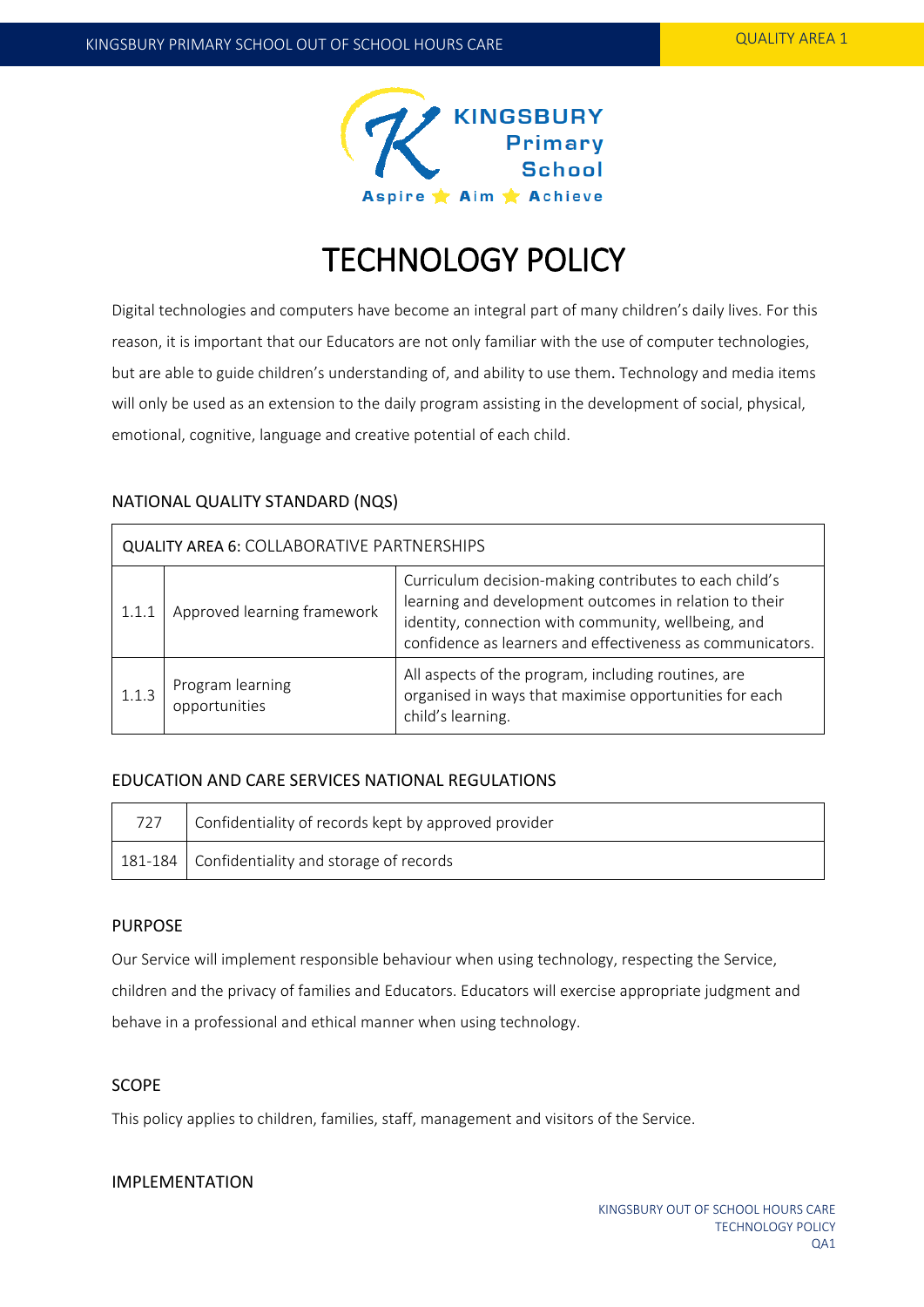The Internet is a beneficial resource for research, communication and extending programming ideas and interests. Computer use within our Service aims to encourage children to solve problems and use logical reasoning, leading children to make decisions and choices and assisting them to use computer software competently.

In the OSHC environment it is also important to have a school/leisure balance which means allowing time for play and leisure activities (My Time, Our Place). To achieve this our OSHC Service may offer children opportunities to use age-appropriate and non-violent video games and/or gaming apps under the supervision of educators.

#### MANAGEMENT/NOMINATED SUPERVISOR WILL:

- **E** Ensure the Service privacy and confidentiality policy is adhered to at all times by Educators.
- Ensure there is no unauthorised access to the Service's technology facilities (programs, software program etc.).
- Ensure all Educators have appropriate log on details to provide secure usage.
- **Ensure all technological devices have current virus protection software installed.**
- **Develop guidelines about how technology will be used within our Service.**

#### EDUCATORS WILL:

- **Comply with current legislation and Service policies.**
- **Keep passwords confidential.**
- **Log out of computers and software programs after each use.**
- Only access and modify files and data for which they have authorisation.
- Not harass, slander, intimidate, embarrass, defame, or seek to offend another person, group of people, or organisation via technological devices.
- Not make copies of, transmit, steal, or loan copies to other persons of Service documents.
- Not use personal mobile devices to take photos or breach children and families' privacy.

#### IN REGARDS TO CHILDREN, EDUCATORS WILL:

- Support children's natural curiosity for technology within the Service.
- Provide children with access to appropriate technologies to help develop their computer literacy skills.
- Only provide programs or apps that they have viewed and assessed prior to introducing to children.
- Only provide games that are age-appropriate and non-violent.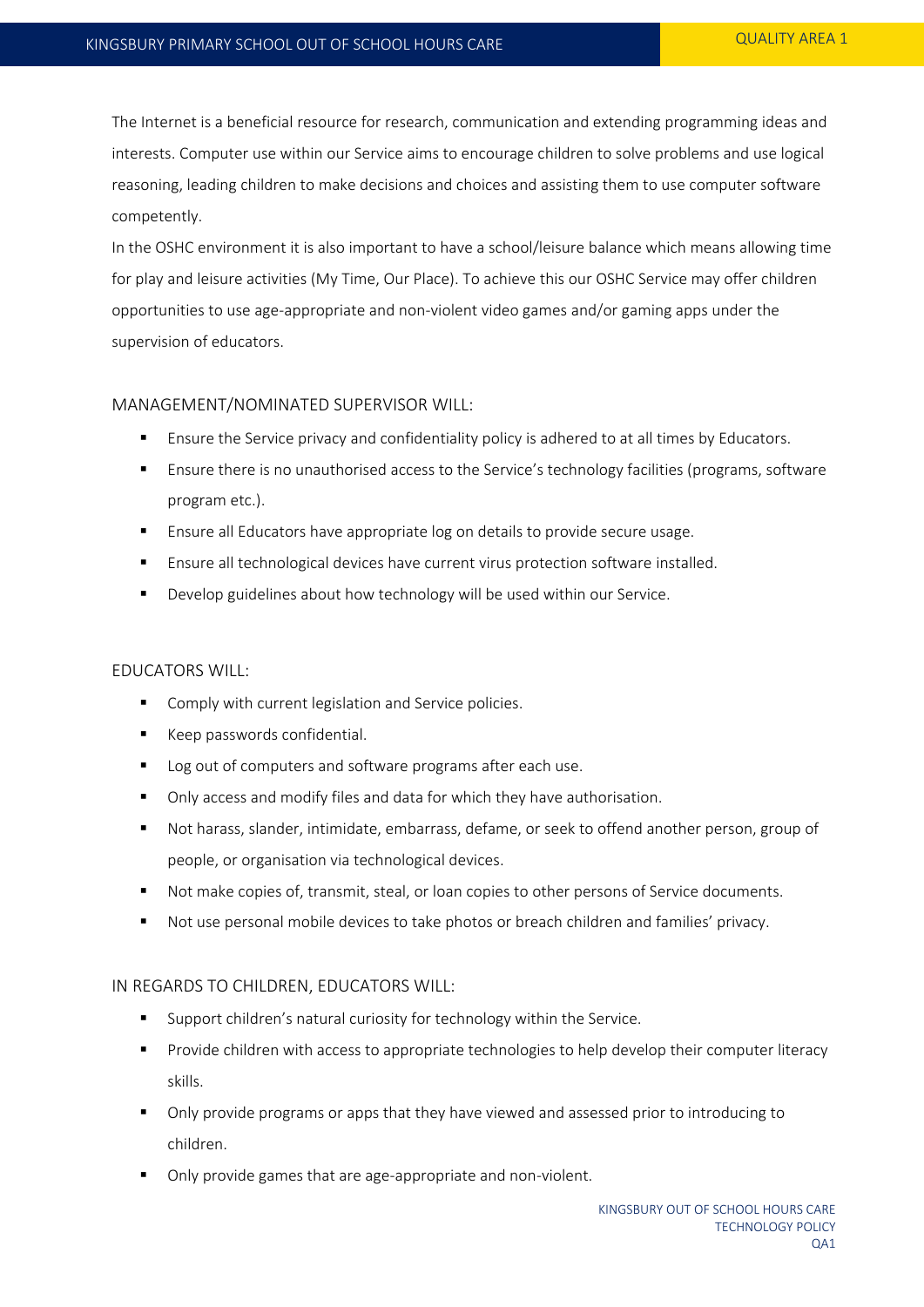- Strictly supervise all children engaged in using technology.
- Build on children's learning and inspire the ongoing and enthusiastic acquisition of knowledge through technology.
- Use technology to build on current projects and document children's learning.
- Limit the amount of time spent on screens as per recommended screen times.
- **EXECT** Discuss with children the role of screen time in their lives and support them in making appropriate choices about their use of screen time for both education and recreation.
- **Model appropriate screen behaviours to the children.**
- Encourage alternative leisure experiences for rest and relaxation that are not always technologyreliant.
- Ensure that under no circumstances is the screen to be used as a reward or to manage challenging behaviours.
- Educate and support children to begin to develop skills to critically evaluate sources of information on the internet.

### GUIDELINES FOR USE OF TECHNOLOGY WITHIN OUR SERVICE:

- Programs must be carefully selected and be suitable to the needs and development levels of each child using or watching various types of technology or media.
- **Programs and apps will be chosen to support and promote children's cognitive investment.**
- Technology is used to assist in expanding the content of the daily program and appropriate current affairs (e.g. the Olympic Games).
- Technology is predominantly used where play-based and 'hands-on' experiences cannot provide the same information (e.g. investigating planets or dinosaurs). It will not replace appropriate experiences nor professional pedagogy.
- Programs are chosen that are engaging and age appropriate to children: Only 'G' or appropriate 'PG' rated television programs and movies will be viewed at the service.
- When using television and DVD's the following will be considered:
	- o Programs depicting violence and/or inappropriate content (e.g. graphic news reports) will not be shown.
	- o TV programs or videos will only be shown that have positive messages about relationships, family and life.
	- o All content will be socially and culturally considerate and appropriate.
- Recommended 'screen time' for entertainment for 5-12 year old children is no more than 2 hours per day (Australia's Physical Activity and Sedentary Behaviour Guidelines).